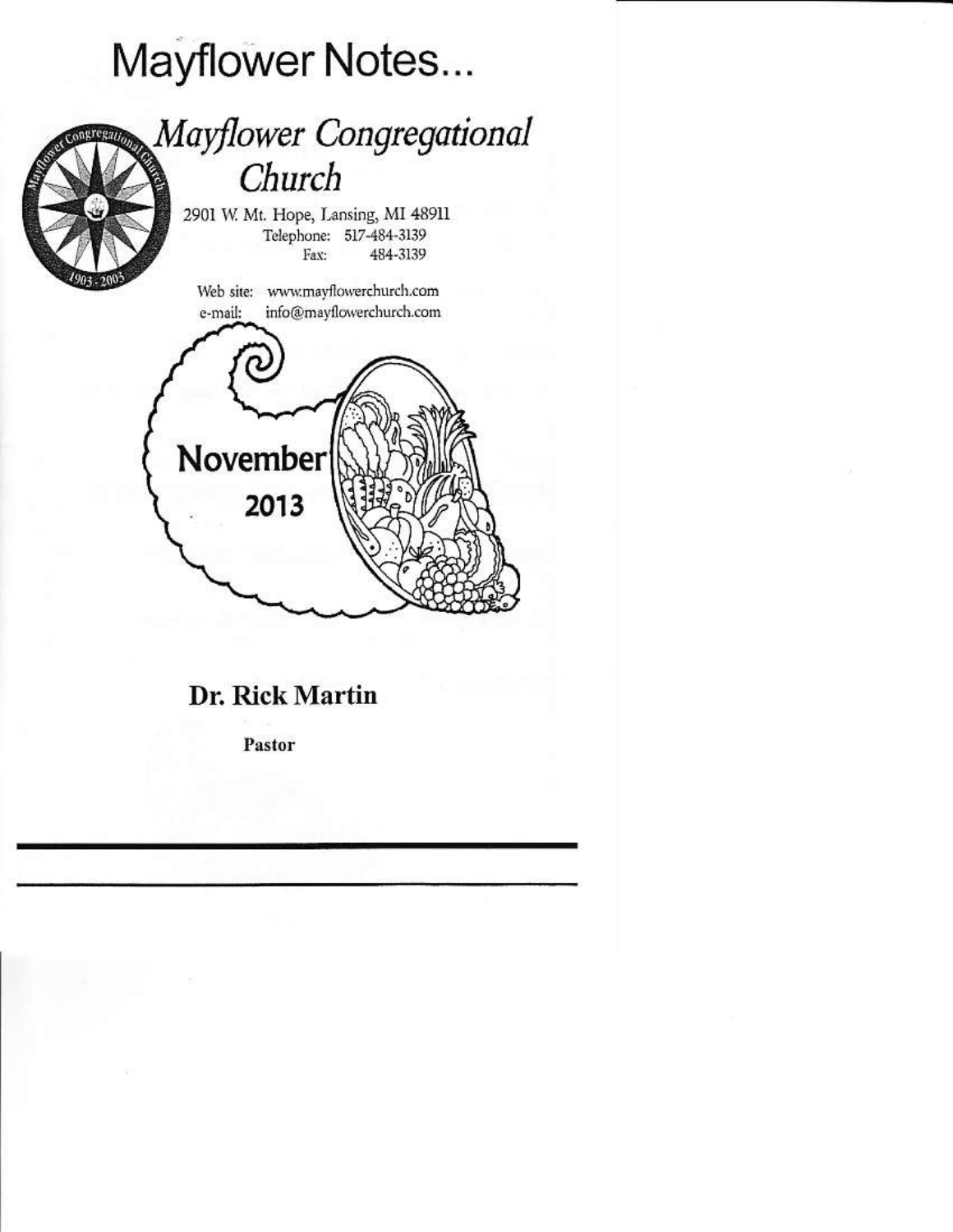Dates to remember in November T

William

November 3

November 9

November 10

November 11

November 15

November 17

November 24

September 16

Food for Salvation Army Second Saturday Supper Míssíon Sundav

Veteran's Day - Office Closed Deadline for Mayflower Notes

Prudential Council

Walter Ellis Harvest Festival

Prudential Council

November 24

Poinsettia orders begin

November 28

Thanksgiving

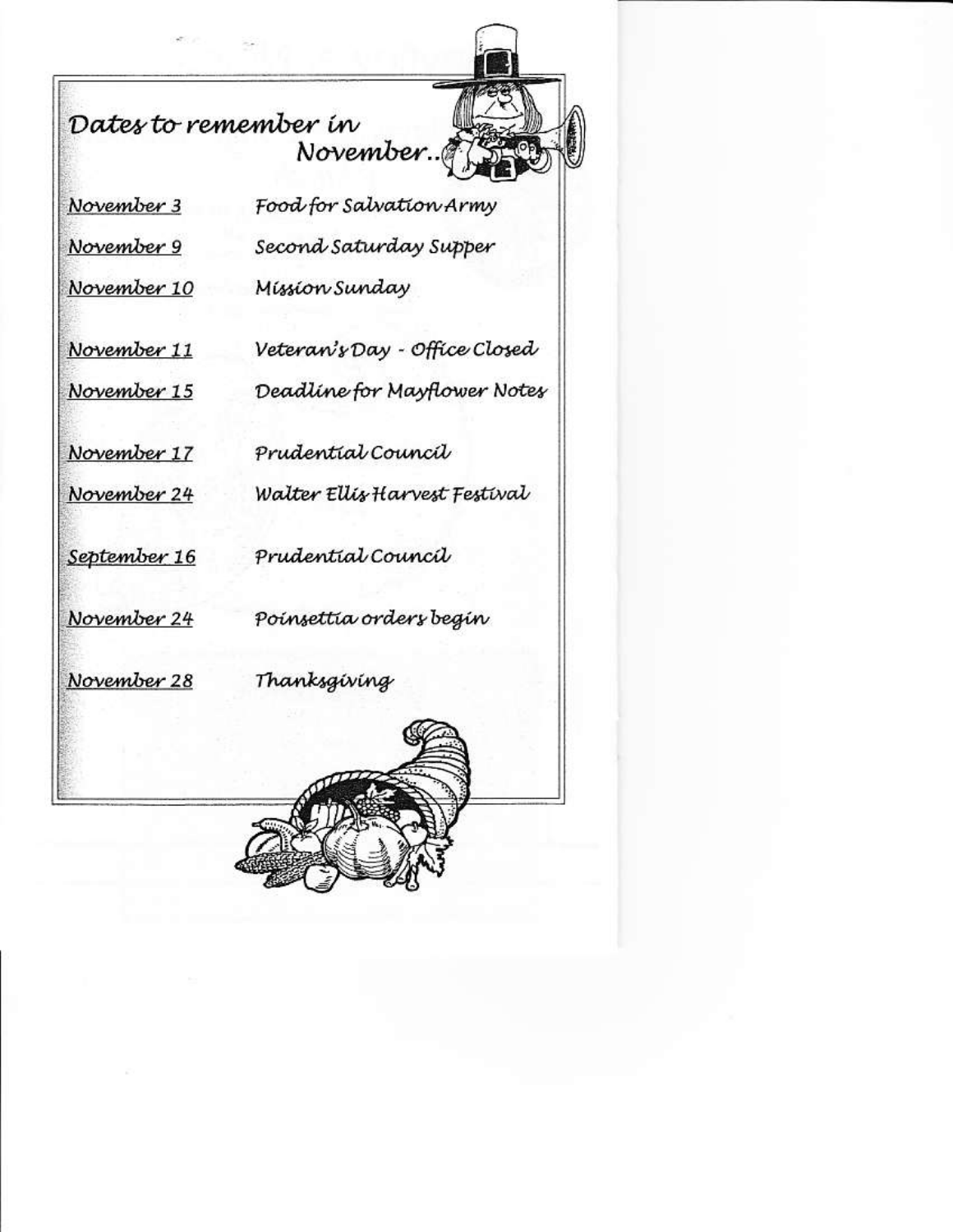# From The Pastor's Desk

Way To Go Pilgrims!



In 1620 the Pilgrims landed in the New World and founded the Plymouth colony. Religious persecution in England and later in Holland had driven most of them to seek a new life in the Americas. Many didn't survive. We mostly remember those who lived and celebrated a feast day of thanksgiving with the Native Americans (who brought most of the food, or it wouldn't have been much of a party).

While fame and fortune drew many to America, the Pilgrims saw an opportunity for religious freedom and to establish the Kingdom of God on earth. Of course, this will not truly happen on all the earth until Jesus returns and establishes His 1000 years of peace. However, the Pilgrims did kind of experience it for themselves and affected even generations to come.

The Pilgrims goal was to live in relationship with God through Jesus Christ, always seeking and following His will in everything. They lived in harmony (as much as was in their control) with the Native Americans, with the other colonists, with other faiths, and with one another. When natural disasters struck, they sought God with prayers and fasting and repentance and thanksgiving. When times were good, they did the same. They were instrumental in bringing the Gospel to the inhabitants of the land. They were noted as serious, yet loving, happy people who enjoyed family and life and were thankful to God for what they had. They later became known as Congregationalists. 60% of the signers of the Declaration of Independence were Congregationalists.

Can we make a difference in our world today? Yes we can, in relationship with God through Jesus, seeking and following His will.

#### Colossians 3:12-15

<sup>12</sup> Therefore, as God's chosen people, holy and dearly loved, clothe yourselves with compassion, kindness, humility, gentleness and patience. <sup>13</sup> Bear with each other and forgive one another if any of you has a grievance against someone. Forgive as the Lord forgave you. <sup>14</sup> And over all these virtues put on love, which binds them all together in perfect unity.<sup>15</sup> Let the peace of Christ rule in your hearts, since as members of one body you were called to peace. And be thankful.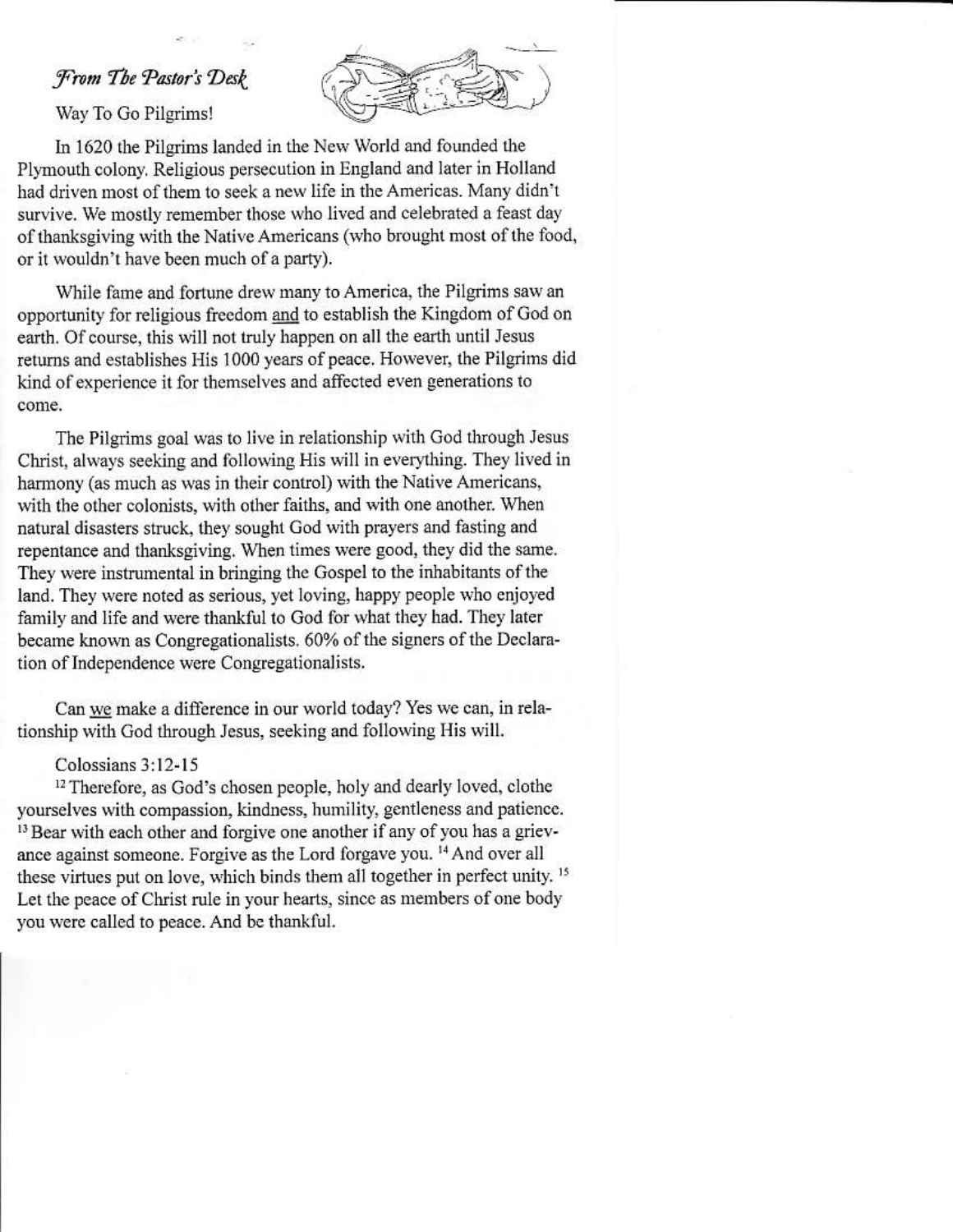## **Lay Leader's Message**

THANKS to Mayflower members for GIVING so much.

As the holiday season approaches, we at Mayflower again have a full calendar of church events to celebrate the privilege of giving to others in need.

As Pastor Rick continues to express his support and gratitude to the members of Mayflower, we continue to do what is necessary to meet our commitment to the community. With God's blessing our most recent events of the Advent House lunches and Crop Walk along with the upcoming Shoebox Gifts, Mitten Tree, Walter Ellis Harvest Festival and the newly created Salvation Army Food Donation, with boxes available by the church office. We will again provide for those less fortunate.

I personally want to thank the members of Mayflower Church for their continued dedication toward giving to others.



Praise be to God, Ameng Terry Graham Lay Leader

**Thrift Sale** 

Thanks to all who donated items for the thrift sale and/or worked in setting up, selling, and cleaning up! Proceeds will go to the church's general fund at this point, but specific projects may be chosen, depending on the final total.

We are planning another sale for next April or May, so start saving up your items NOW! A good way to do it is to have a box or bag in a closet or a corner of your basement or garage, and as you see things you don't need or want any more, put them in the box or bag. Then you'll be ahead of the game when the time comes!

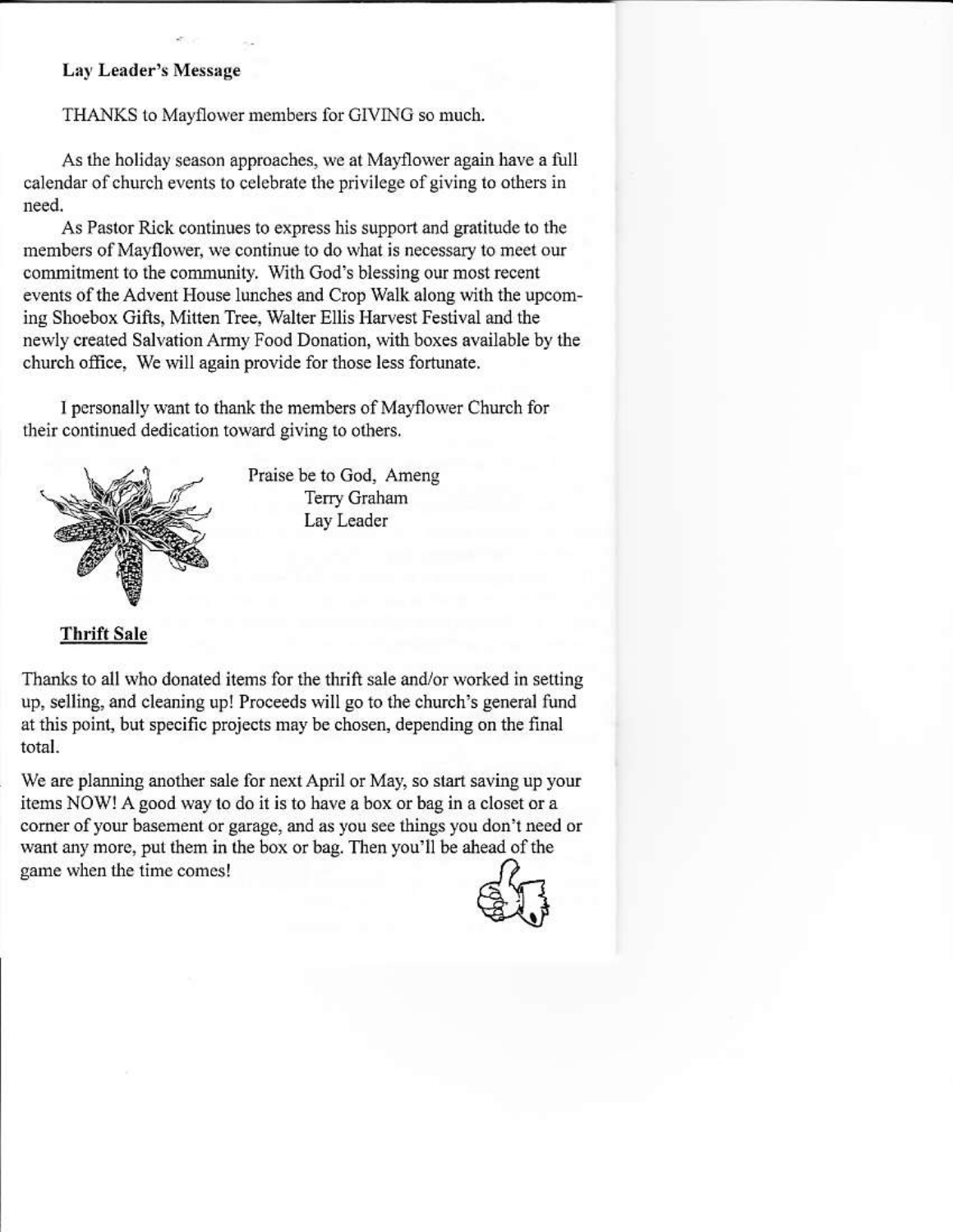

Music Department...

What blessings we know as we sing and play and learn together. There is fellowship there, and I pray that there is comfort there also. We have already sung quite a variety of music this Fall, from "Ain't Got Time to Die" (Spiritual) to "Panis Angelicus" (Franck, 19<sup>th</sup> century French with English or Latin text) to "The Eyes of All Wait Upon Thee," (Berger, new 20<sup>th</sup> century art music). The Bells played a buoyant composition by Sherman, "Gloria," and a lovely Appalachian tune, "The Beautiful Treasures of Heaven."

We will share a new piece, "Ubi Caritas". The Latin text translates to: Where charity and love are, God is there. The love of Christ has gathered us together. Let us rejoice and be glad in it. Let us revere and love the living God. And from a sincere heart let us love one another. Amen.

This piece sounds like ancient Gregorian chant, yet it soon expands into modern harmony using, Major 2nds and 7ths. There are also harmonic shifts to adjacent yet fresh keys. It then returns to the first section and ends with an "Amen" that blossoms and recedes. It is a juxtaposition of ancient and modern choral writing, expertly done by the Norwegian composer Ola Gjeilo (b. 1978, Norway).

Are we not privileged to have a place and a heart to sing to the Lord? There will always be sorrow in this world; every living thing must grow and thrive and yet again fade. But lean on each other, lean on God, lean on God's scripture, lean with prayer and with faith. God will uphold us, God bless us all.



Chrisann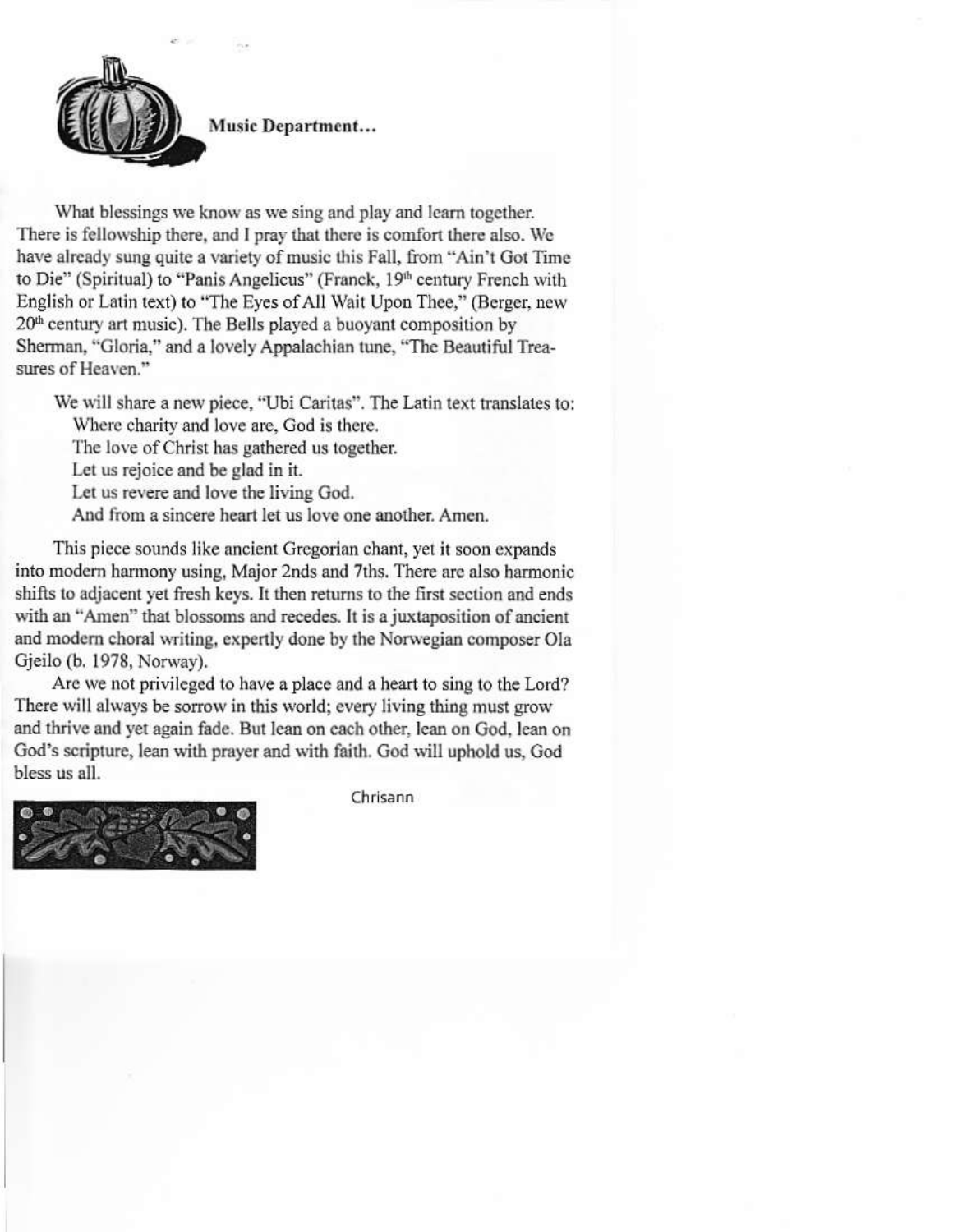#### **Sunday School Update**

Sunday School is off to a good start. It's hard to believe it is almost time for our annual pageant! Kids that are interested need to be available to rehearse during class time the last two weeks in November, and the beginning of December. There will also be a mandatory dress rehearsal the Saturday before the performance. Please let me know as soon as possible if you know children who would like to participate!

Since our church calendar is jam packed for the end of 2013, I have decided to delay the Confirmation ceremony for Morgan and Maggie until 2014. The girls have studied very hard and deserve a service that is about them. More information will be coming at the end of the year.

Shoeboxes will be out soon for Operation Christmas Child. I am happy to make boxes for anyone who doesn't want to shop. I estimate it costs around \$15 a box. A big part of that is the shipping costs, which are \$7. The power of mass buying allows me do more with less, so I appreciate those who are willing to kick in! The Prudential Council voted this year to have a "Dollar Drive" to purchase plastic shoe boxes, which can be used for storage by the recipient. I am pleased to say we raised \$25, and I am in discussions with my local Dollar General to donate some more. If you would like to do more to help, I urge you to go to your local Dollar Store and ask them to donate a few. They are Sterlite plastic shoe boxes and the simple snap lid variety sells for \$1. There is a fancier version with locking handles for \$2, but those are more difficult to wrap.

I appreciate the donations towards the camp funds, and I hope to wind the campaign up soon. Please return your donation or pledges as soon as possible. Thank you for all you do to keep our program running!



Liz Canfield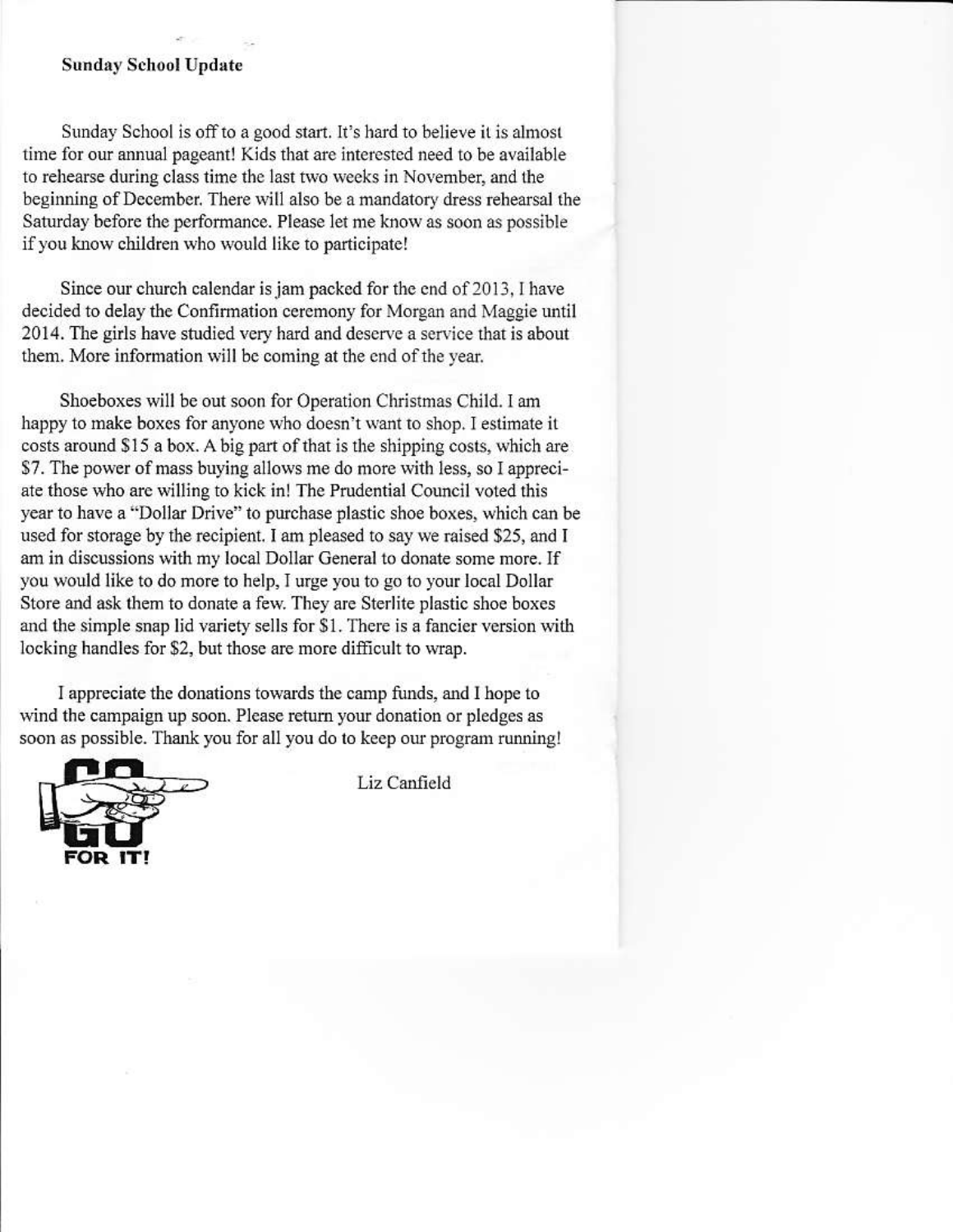## **Mayflower Financial News**

The September 2<sup>nd</sup> Saturday Supper was successful with a profit of \$522.59.

A brief summary of our finances for the month of September:

|                                                              | \$9,662.79    |
|--------------------------------------------------------------|---------------|
| Income:<br>Expenses:<br>Year to Date<br>Income:<br>Expenses: | 8,145.21      |
|                                                              | \$1,517.58    |
|                                                              |               |
|                                                              | \$62,635.10   |
|                                                              | 70,178.08     |
|                                                              | $- $7,542.98$ |
| Fund Balances:                                               |               |
| Checking:                                                    | \$9,967.22    |
| Bequest Funds Savings                                        | 4,008.64      |
| Memorial Fund CD                                             | 5,491.30      |
| 12 Month CD                                                  | 22,296.91     |
|                                                              | \$41 764 07   |

A more detailed report is available in the church's brochure rack

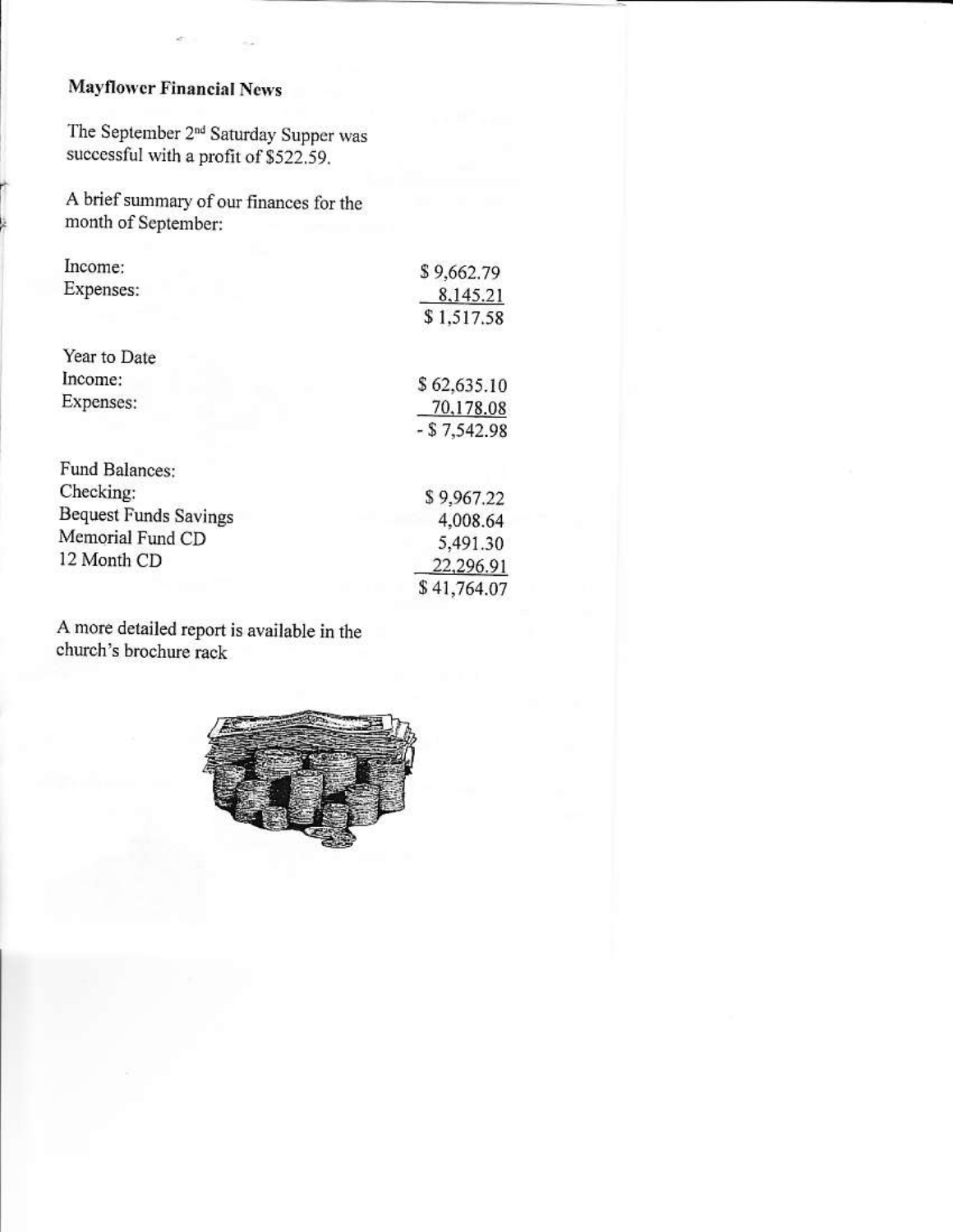## **Walter Ellis Harvest Festival**

The Walter Ellis Harvest Festival will occur on the Sunday before Thanksgiving, November 24th this year.

Many of us never met Walter Ellis. He was a member of Mayflower and he strongly believed in giving back to his community. He started the Harvest Festival as a way to feed people who were hungry in the Lansing area.

We will be collecting canned goods and donations for this worthwhile yearly event. Please designate your checks for the Harvest Festival.



## **Month for Missions**

We will once again celebrate our November outreach projects as "A Month for Missions".

During Pastor's absence Tom and Lisa Seward, our supported missionaries, will be here on November 3; then a representative from the Lansing Rescue Mission will be in the pulpit on November 10. Roger Adams (our third Sunday cookie baker) plans to greet us on November 17th. Also on that date we will have a freewill lunch made up of leftovers, etc. from our refrigerators. I promise it will be good!

The Mitten Tree will also be available during the latter part of the month.

So many projects in so little time; but many joyous opportunities for us to reach out.

Any questions, please see Roger Kennedy.

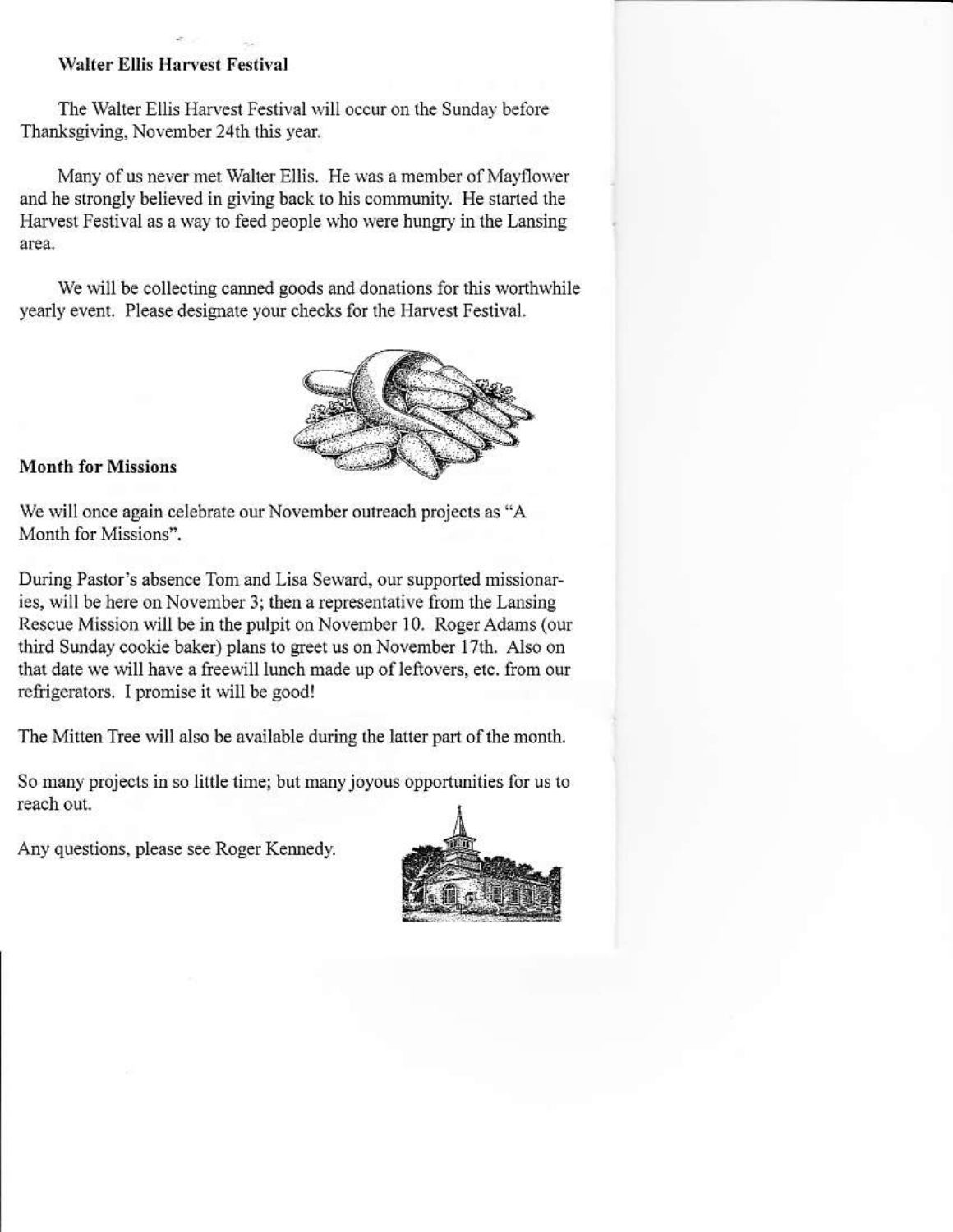

# **Birthdays**

11/1 Ann McClelland 11/1 Dominic McClelland 11/2 Frank Wheeler  $11/5$  Bob Mott 11/5 Norgan NGC lelland 11/9 Blanche Samohovetz (94) 11/11 Cozette Oxley 11/15 Barbara Fuller 11/19 Fred Cowe 11/20 Ina Martin 11/28 Jaxson Grabam 11/29 Mike Rutledge



# Anniversaries

11/25 Roger and Meredith Kennedy